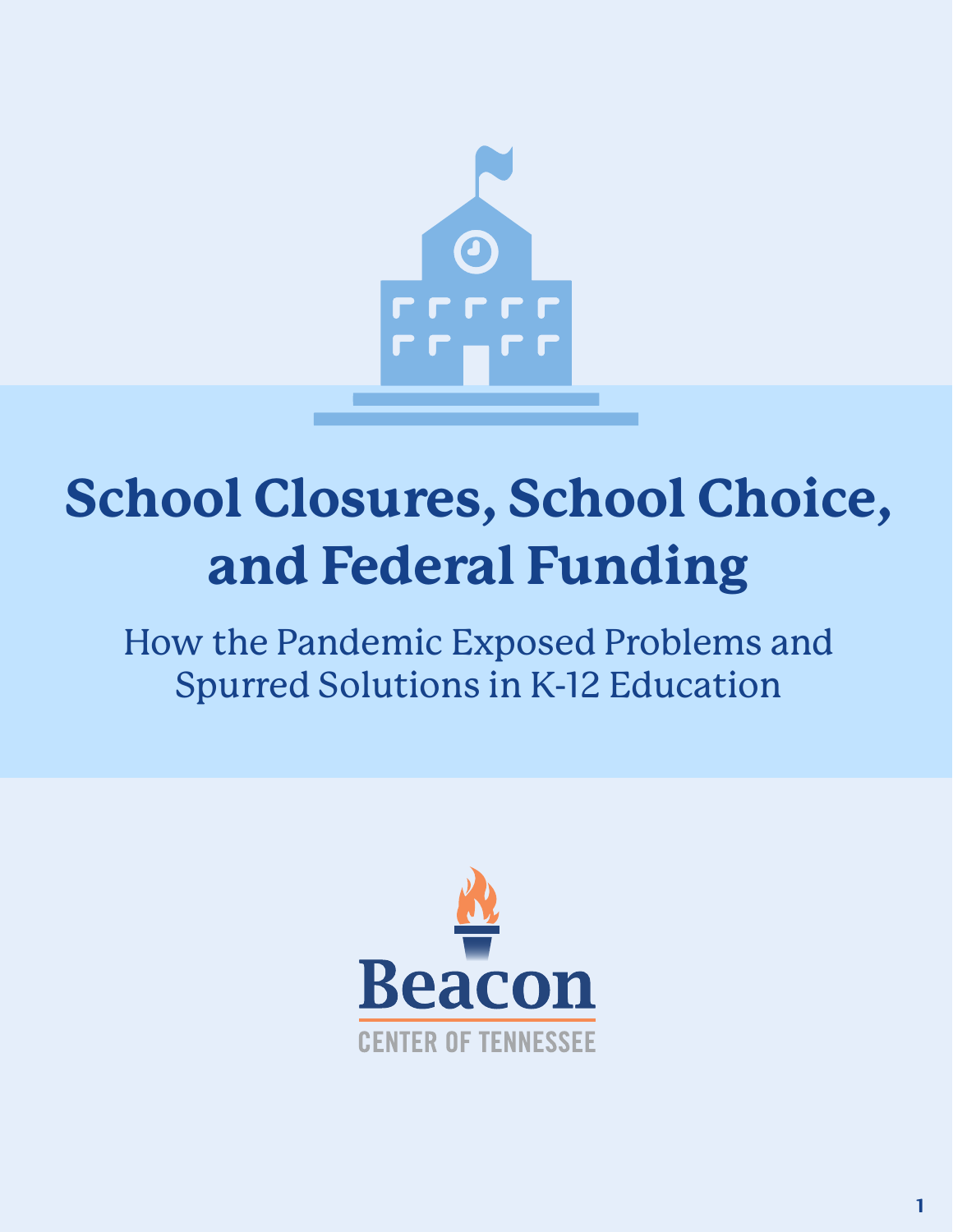### **Key Takeaways**

- Entering the third school year of the pandemic, some public school districts across the country still have their doors closed to in-person learning, although most private schools have been safely open throughout. These closures come despite billions of dollars in federal relief funds the public school systems took in to ensure a return to in-person learning.
- Twenty-two states created new educational choice programs or expanded existing ones in 2021—including Oklahoma and Arizona, which used relief funds to provide additional education options to families.
- Tennessee can follow other states that have expanded educational choice through the Governor's Emergency Education Relief Fund, which has approximately \$67 million unspent.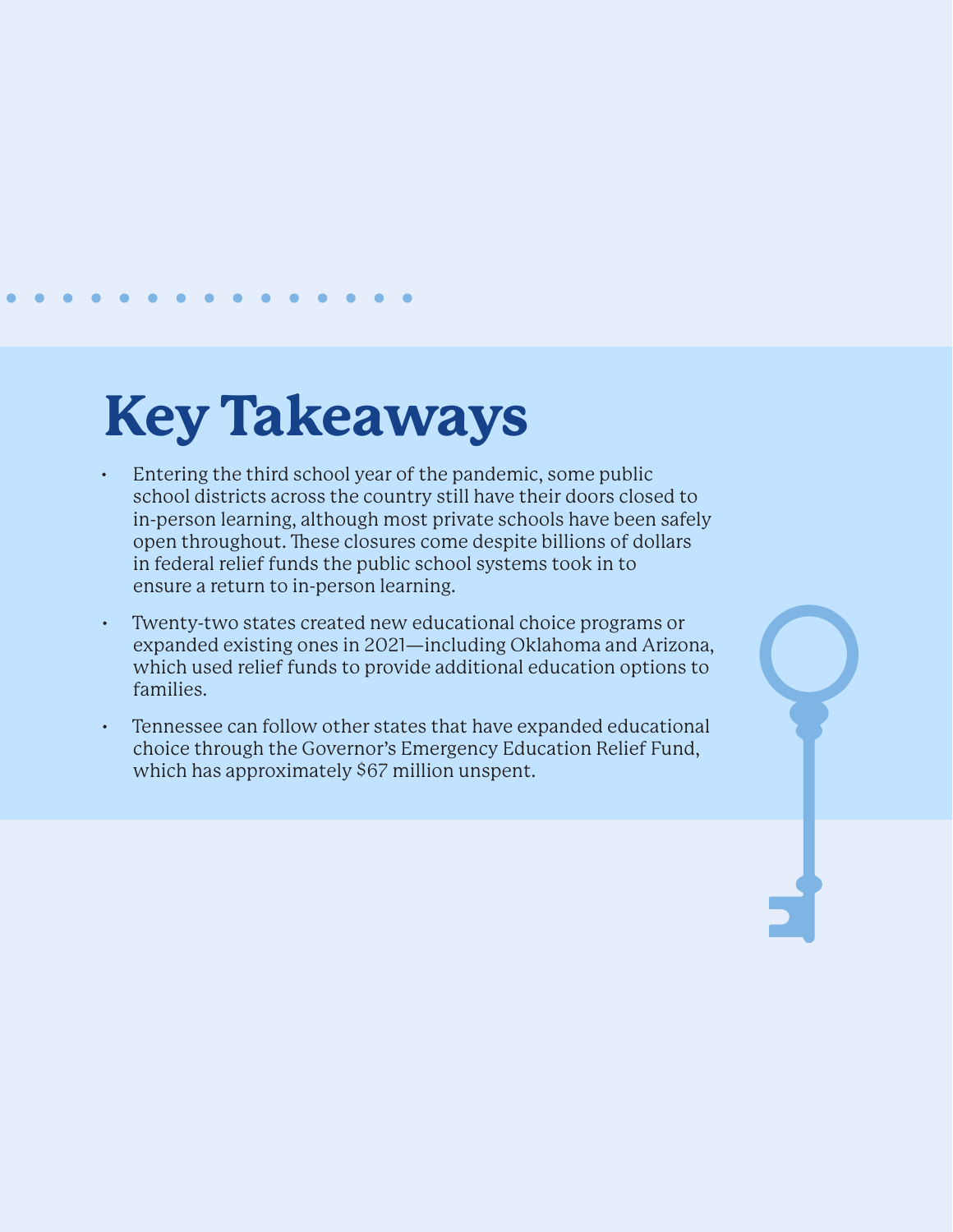# **Introduction**

For the nearly one million school children in Tennessee, the pandemic brought a whirlwind of remote learning, uncertainty, and difficulty. The pandemic has caused monumental disruptions around the globe and in every corner of the country. For students and parents, public school closures meant virtual learning, looking for in-person options at private schools, homeschooling, or starting a learning pod/microschool. A survey released in October 2020 found one in five parents left their job or took a leave of absence in order to help their children learn from home.<sup>1</sup> In response to school and business closures, the federal government spent trillions of tax dollars, with \$189 billion going to K-12 education over the course of 18 months—approximately three times what Congress normally spends annually on K-12 education—in the hope of safely reopening classrooms.<sup>2</sup> Meanwhile, as many public schools were shutting their doors, private schools were fighting to re-open safely.3

While Tennessee Governor Bill Lee did urge schools to close at the beginning of the pandemic, he did not impose such harsh restrictions as those elsewhere around the country.<sup>4</sup> For the 2020-2021 school year, Governor Lee made in-person learning an important promise to families, going so far as to only allow individual schools, not entire districts, to decide whether to go virtual.<sup>5</sup> Many families whose children attended schools that did close their doors then flocked to private schools that were safely open. Many parents in Davidson County, for example, "decided to remove themselves from the uncertainty of a public school system grappling with a pandemic and enroll their children at area private schools in hopes of a more predictable outcome—namely, having their children in school full time."6

Throughout the pandemic, many private schools innovated, adapted, and opened their classrooms well before public schools did. Even entering the third year of the pandemic, numerous teachers' unions have continued calling for classrooms to once again close. The billions of tax dollars meant to safely reopen public schools seem to have done little to help those students catch up and remain in the classroom.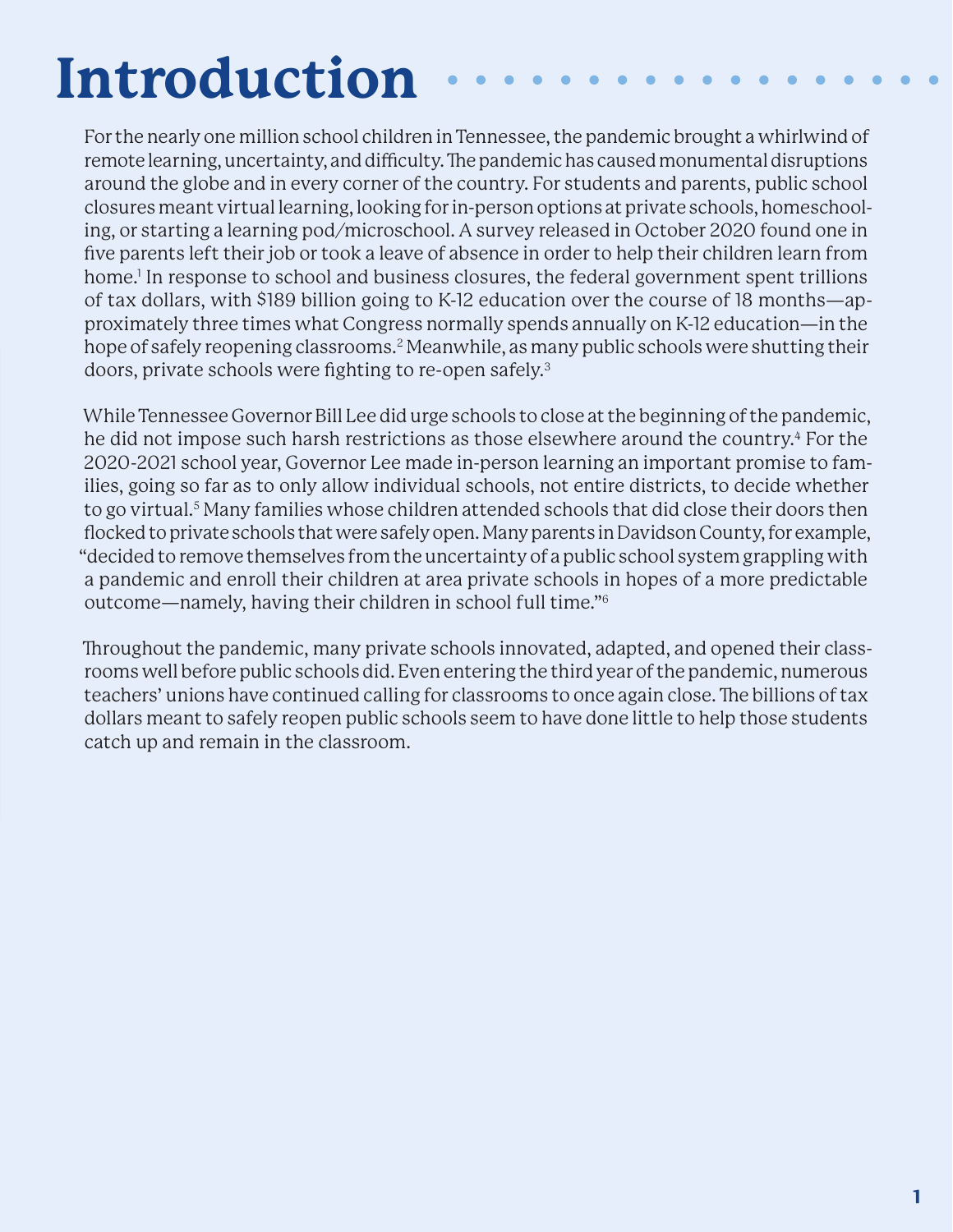# **Safety or Political Influence?**

Officials said school closures were the best way to keep children safe. Yet mounting evidence showed that schools were not super-spreader locations, and in-person learning could be safe, with studies in multiple states showing a return to the classroom did not lead to a spike in cases.7 With data showing schools could return to in-person learning, officials at the U.S. Centers for Disease Control and Prevention (CDC) were ready to issue guidance and recommend that schools across the country get students back into the classroom. However, emails between the CDC and the American Federation of Teachers, one of the largest unions in the country, revealed that science and safety weren't the main concerns for opposing reopenings. The union influenced the CDC's guidance, which included adding special concessions for remote work and slowing down a full return to the classroom with little scientific basis.<sup>8</sup> An expert in infectious diseases, Dr. Monica Gandhi, commented that scientific guidelines should not be formulated by political groups for major public health organizations, stating, "This is not how science-based guidelines should work or be put together."9 Union influence was not just limited to the CDC, however. One study showed that school districts with stronger teachers' unions were less likely to reopen than others.10

Once the science showed schools could return safely to in-person learning, local officials often sparred with teachers' unions and school administrators to make that happen. The city of San Francisco went so far as to sue the school district over failing to have a plan to get students back in classrooms.11 While private schools were open in the city, the government-run schools sat empty. City Attorney Dennis Herrera said, "The Board of Education and the school district have had more than 10 months to roll out a concrete plan to get these kids back in school. So far they have earned an F."12

Though the data showed there was little health benefit to school closures, decisions to keep doors shut gave parents insight into their children's public education. Many parents witnessed how remote learning not only harmed their children academically, but their mental health as well.13 It also revealed the power imbalance between parents and the school system. Around the country, parents and students attended school board meetings, pleading for schools to reopen—some after learning remotely for over a year.14 In California, members of the Oakley school board were caught on video mocking parents, with the president of the board saying parents wanted schools to reopen because "they want their babysitters back."15 One member went on an expletive-filled rant, and another suggested parents wanted their children out of the house so they could smoke marijuana.<sup>16</sup>

With parents feeling powerless against the school system, saddled with decisions, curricula, and mandates they did not agree with, public education leaders became the focal point of their concerns. This was nowhere more prevalent than in the 2021 gubernatorial election in Virginia, where the largest issue on the campaign trail, public education, grabbed the national spotlight. Of the two leading candidates, one supported parents having a voice in their child's education, and the other vehemently opposed such voices.<sup>17</sup> After the votes were cast and counted, the candidate who advocated for parents claimed victory. Analysis of the election suggested the victory was "an indisputable vindication of the values-based case for school choice and parental empowerment."18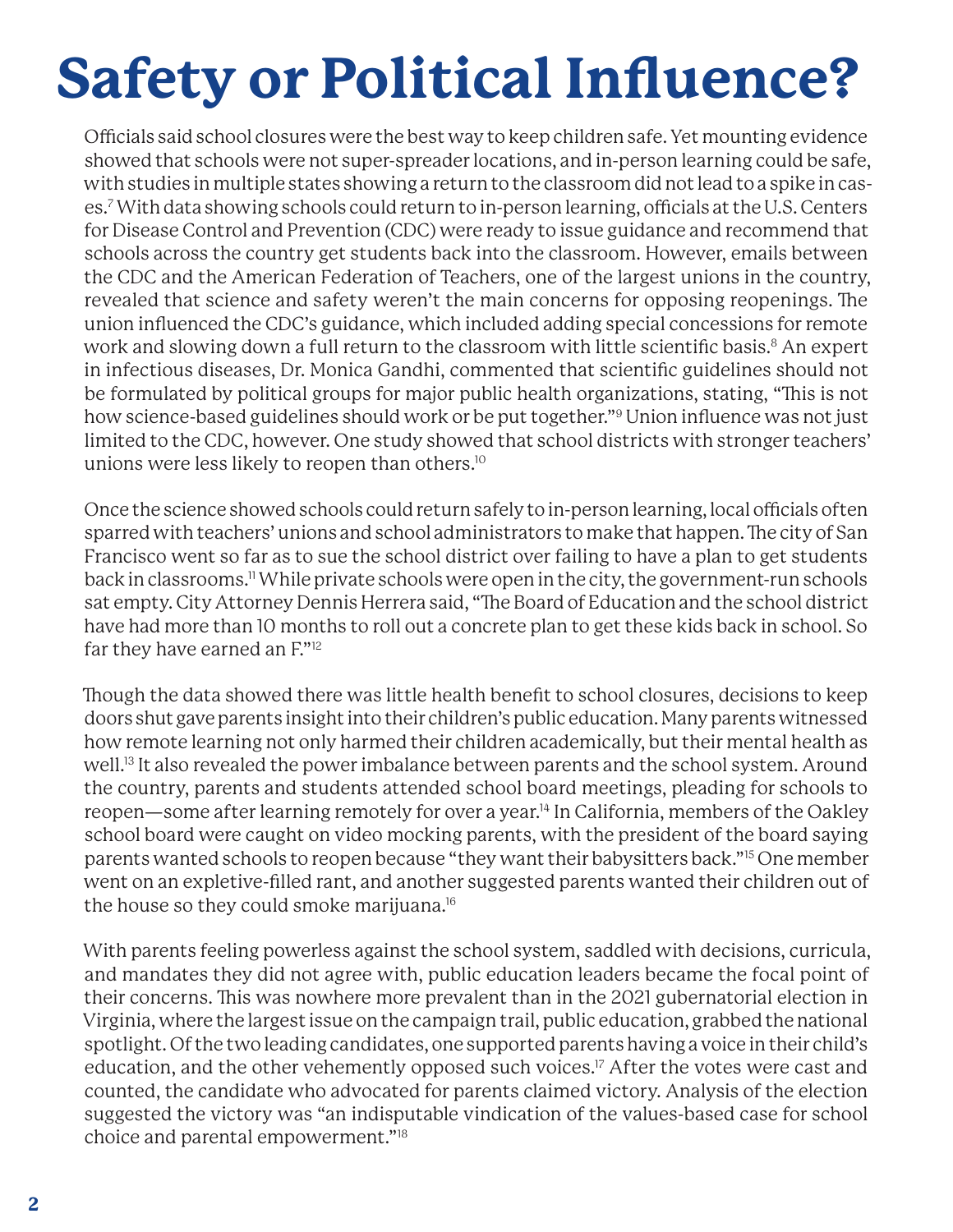But the trend of outsized power wielded by unions and districts has continued into the new year. In January 2022, the third largest school district in the country, Chicago Public Schools, announced through the Chicago Teachers Union that teachers would not be giving in-person instruction due to the virus.19 Despite entering the third year of this pandemic, after billions of tax dollars had been spent on returning students to the classroom safely, and another \$100 million given by the city for further safety precautions, the Chicago Teachers Union decided that was still not enough.20 Mayor Lori Lightfoot pleaded with the group, saying, "What we want is for Chicago Teachers Union leadership to come to the table in good faith, stop moving the goalposts and forge an agreement."<sup>21</sup> After five days of canceled classes, Chicago public school students eventually were allowed back into their classrooms.

In response to the reopening, Lightfoot said, "some will ask who won and who lost. No one wins when our students are out of the place where they can learn the best and where they're safest."22 Union leadership power has been on full display during the pandemic, pushing for political wins while students lose.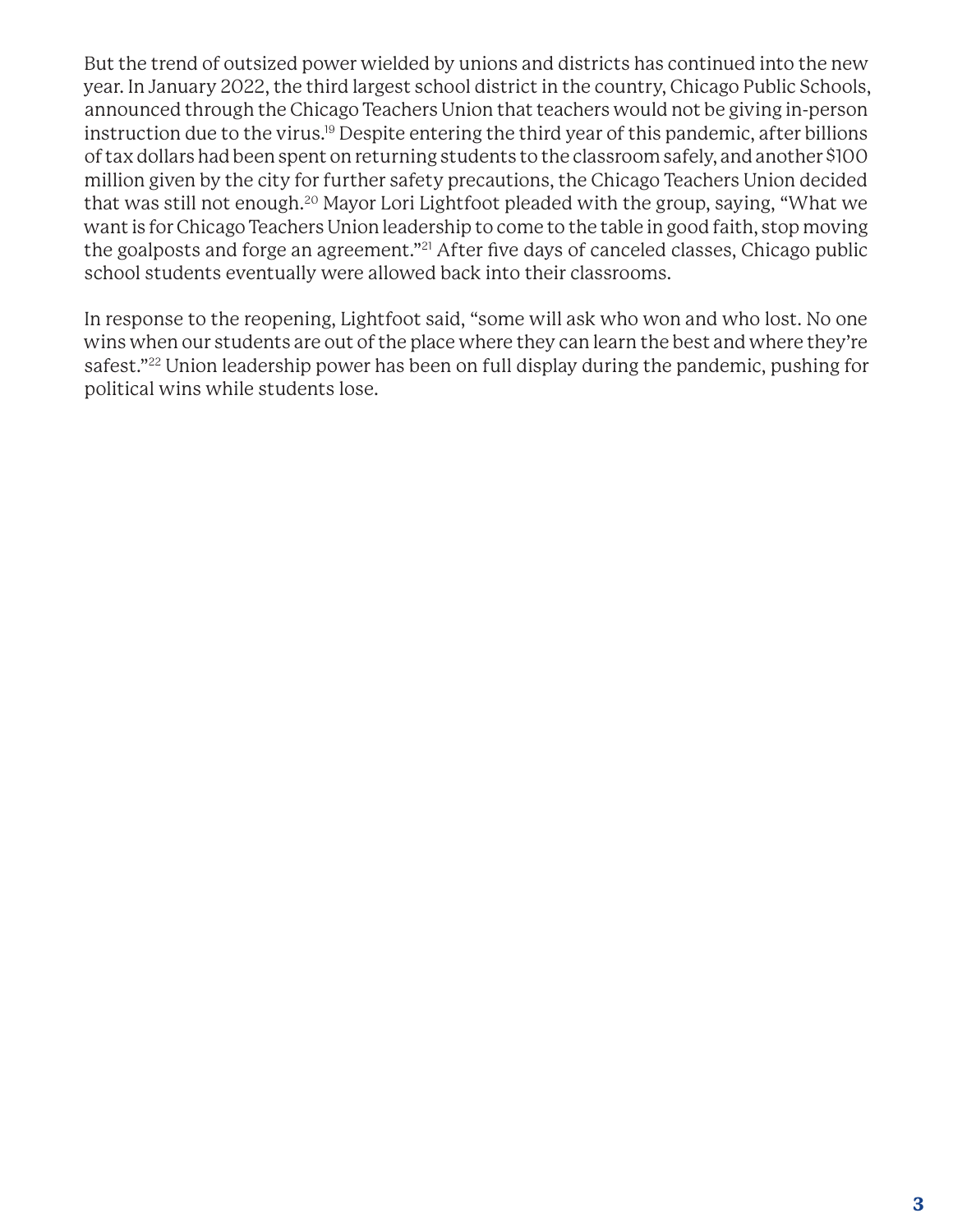## **District Decisions Leaving Families Flustered**

With school boards and unions seemingly playing politics with education, it is no wonder state leaders across the country have looked for ways to offer parents what they are crying out for: options. Tennessee received nearly \$4.2 billion in federal relief funds for K-12 education, through the Elementary and Secondary School Emergency Relief funds (ESSER) package.23 Governor Lee reserved \$4.4 million of the package, the Governor's Emergency Education Relief Fund (GEER), to help create new charter schools. A statement from his office said, "Education is not one size fits all, and the pandemic showed us just how important it is to provide families with better access to high-quality school options."<sup>24</sup> These dollars would go on to offer other public options for students outside of the heavy-handed districts that could choose to close their schools. Although only 0.1 percent of the state's K-12 federal relief funds would go to support giving parents and students more public education options, the teachers' union cried foul, calling the spending an "insult."25

These criticisms come on the heels of the billions of state dollars that go to public education year after year. Yet, the public education establishment is still calling for more. During a Department of Education listening tour to discuss education funding in Tennessee, the conversation was dominated by calls for increased spending, with some claiming the funding formula was never fully funded.<sup>26</sup> Though recent analysis shows Tennessee's education spending has doubled—after inflation—since the formula was first adopted.27 Additionally, a report by the Beacon Center showed only 53 percent of funding actually makes its way to the classroom, well below the national average of 60 percent.<sup>28</sup> Simply throwing more money to a system that is failing to meet the needs of students without systemic change will not solve education issues in Tennessee.

If the education establishment is still clamoring for additional funding despite receiving billions in federal relief and Tennessee taxpayers spending more and more each year, is funding the real issue, or is it bureaucracy? With billions of tax dollars, school closures, and sub-par test scores, it is no wonder families were and still are upset with the public school system.29 The data that was released showing how these funds were spent and their results will carry huge weight for the public school system in the years to come. As state Representative Mark White put succinctly, "If students are still performing at the same level after we spend all this money, then money's not the issue. It's leadership."30 Local school leaders need to be good stewards of taxpayer dollars to make sure funding is actually helping students succeed.

In other states, governors and legislators have made plans to do just that by allowing funding to follow the student to a school of his or her choice.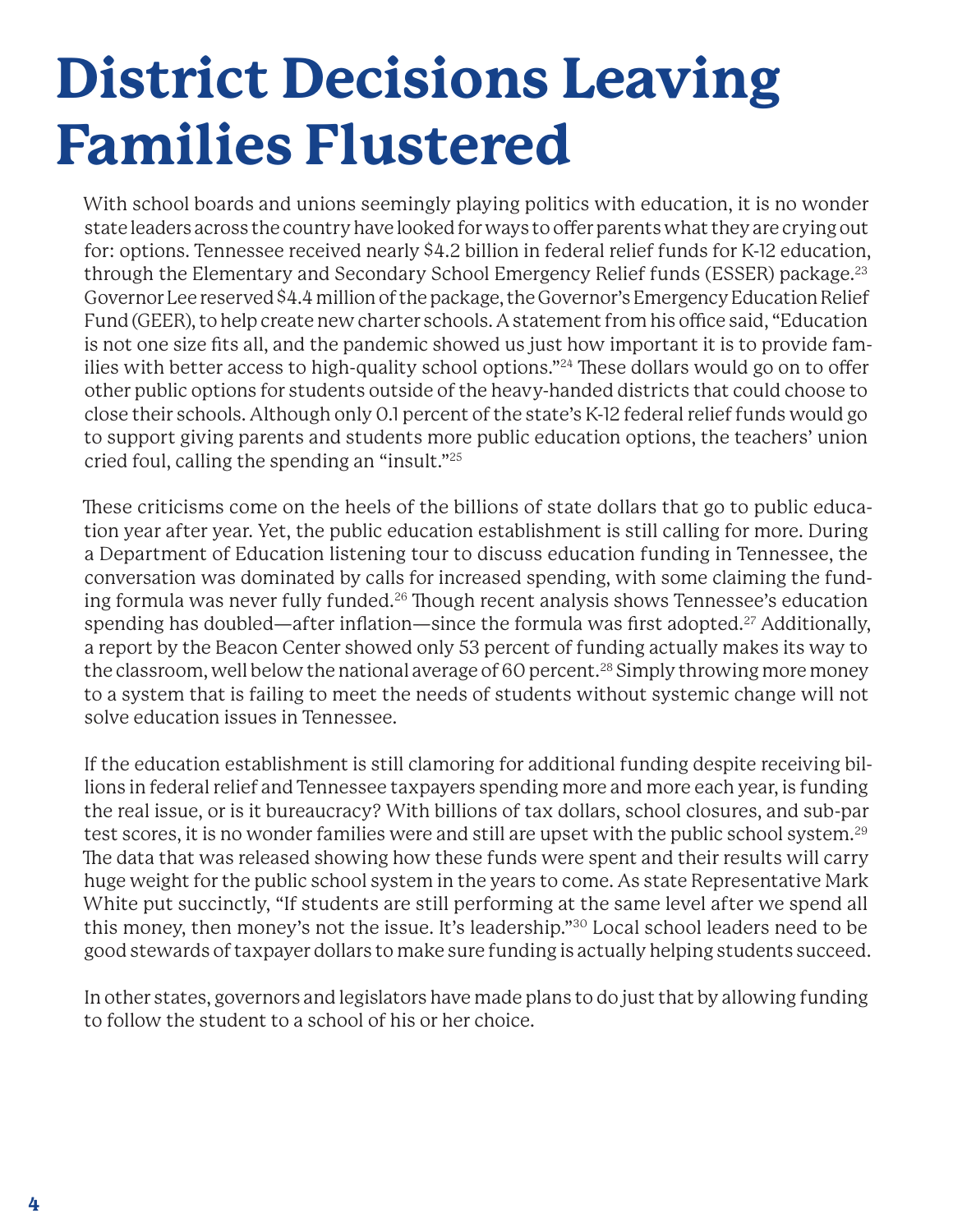### **Educational Choice is Expanding**

State leaders around the country used a portion of their federal funding under the GEER to provide additional options to families as public schools were closing. In South Carolina, Governor Henry McMaster proposed a significant portion of the state's GEER funds to offer a one-time \$6,500 scholarship for low-income students to attend a school of their choice.<sup>31</sup> Considering Palmetto State taxpayers spent just shy of \$11,000 per student for FY 2019, \$6,500 scholarships would save nearly \$4,500 per student that took advantage of the opportunity.<sup>32</sup>

Though the relief fund scholarships provided significant savings in terms of the cost to educate a child, the public system railed against these educational options for low-income students. Unfortunately, the program was halted and these students were left with no options other than virtual public education when schools closed. 33

But elsewhere, students and families saw victories for choice. In Oklahoma, Governor Kevin Stitt used a portion of the state's GEER funds to provide assistance to those already in private schools. The Stay in School program offered one-year tuition assistance to low-income families, reasoning that students leaving private schools due to financial hardship would likely enroll in public schools, causing greater strain on the public system.<sup>34</sup> The governor proved to be right, as a report from the Oklahoma Costs Accounting System found the program provided an average of \$5,132 per student, where the cost of educating one student at a public school in the state was \$12,069.<sup>35</sup> And Arizona families saw their governor respond by offering students new options if their public school closed through the Open for Learning Recovery Benefit program. The program set aside \$10 million in relief funds to provide up to \$7,000 per student for new educational options.<sup>36</sup>

These actions by governors followed the dozens of states around the country that made strides toward increasing educational freedom in 2021. Analysis by the American Federation for Children found nearly half of all states increased funding for existing educational choice programs or created entirely new ones.37

New Hampshire created a new program, called Education Freedom Accounts, which the state Department of Education estimates will save taxpayers \$360 million to \$393 million dollars over the next 10 years.<sup>38</sup> This adds a fiscal benefit for adults to the educational benefit the program offers students. State legislators in West Virginia passed the nation's broadest Education Savings Account bill in early 2021, offering educational options to thousands of families that would not otherwise have the opportunity to choose their schools.39 Governors and state legislators created or expanded these programs in response to families who were crying out for options. As public schools closed their doors and parents were forced to leave the workforce in order to become their child's tutor for virtual school, Americans were seeing private schools stay open while their tax dollars continued going to a system that was not providing what was promised.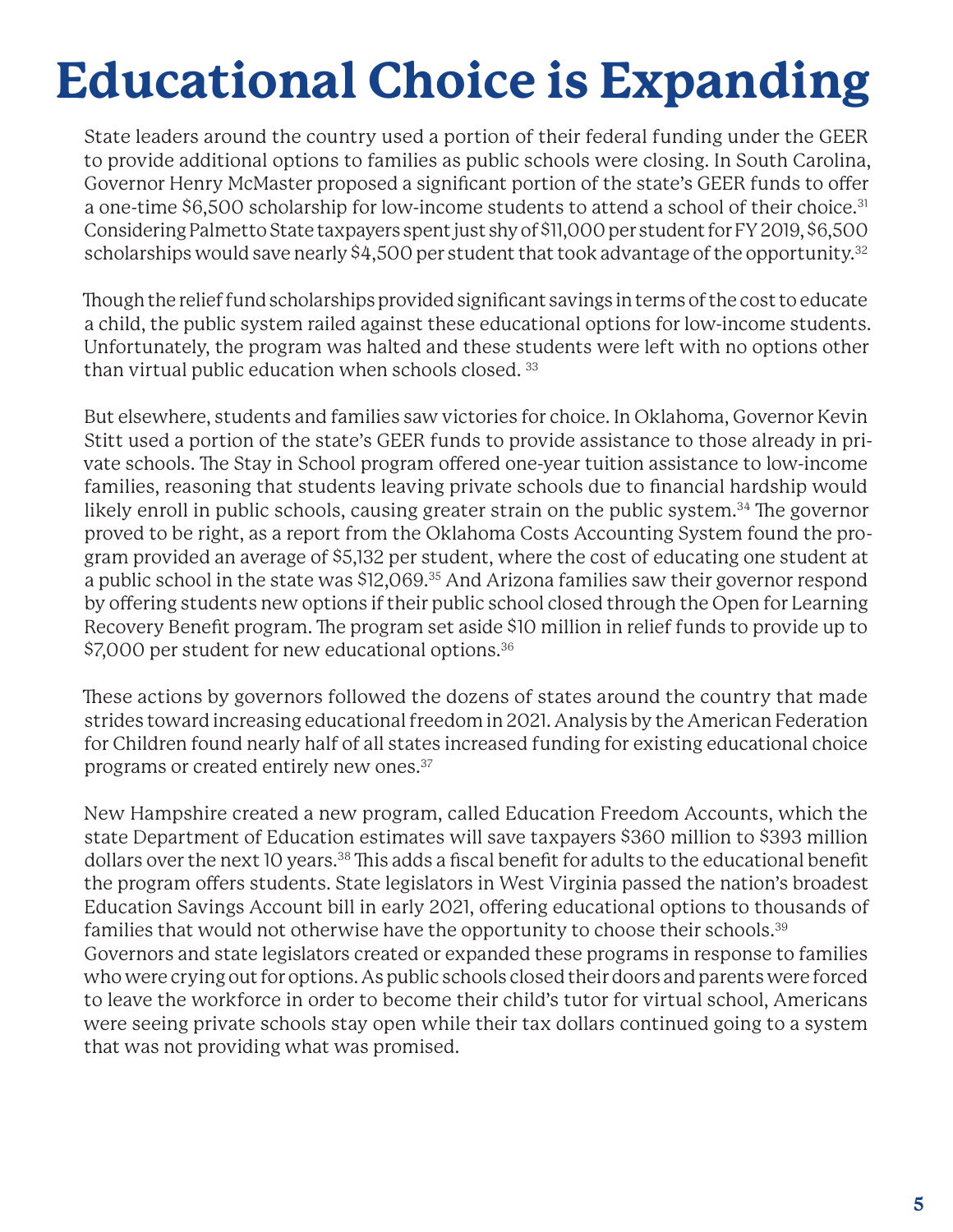A survey of private schools revealed that 35 percent of private schools had increased enrollment due to the pandemic and resulting actions. When excluding Pre-K, enrollment shot up over 47 percent.40 However, some private schools did see declines, a portion of which can be attributed to low-income families who could no longer afford tuition during the pandemic and economic downturn.<sup>41</sup> These families had to make the difficult choice of leaving their school and enrolling in a public option that may have been completely virtual. State legislators around the country heard these families and sought to answer their concerns by offering taxpayers their dollars back, to be used at the educational institution that best served their children.



*Figure 1: State legislators in 2021 responded to parents' concerns about school closures and rules, leading to multiple states passing legislation to offer students choices for the education that suits them best.42*

Although 2021 was dubbed the "Year of Educational Choice," education freedom legislation doesn't seem to be slowing down in 2022.43 State legislators have listened to the concerns of parents and students for the last two years and are seeking to provide answers. The new year saw a tidal wave of choice legislation entering state assembly chambers. In Pennsylvania, a bill was proposed to use the influx of federal funds to provide \$7,000 grants to students to attend a school of their choice, dubbed the Pandemic Education Savings Account Fund.<sup>44</sup> Another bill introduced seeks to offer "Lifeline Scholarships" to students in the lowest performing districts.<sup>45</sup> These bills are popular; the most recent polling shows 73 percent of Pennsylvania parents of school-age children support education savings accounts.46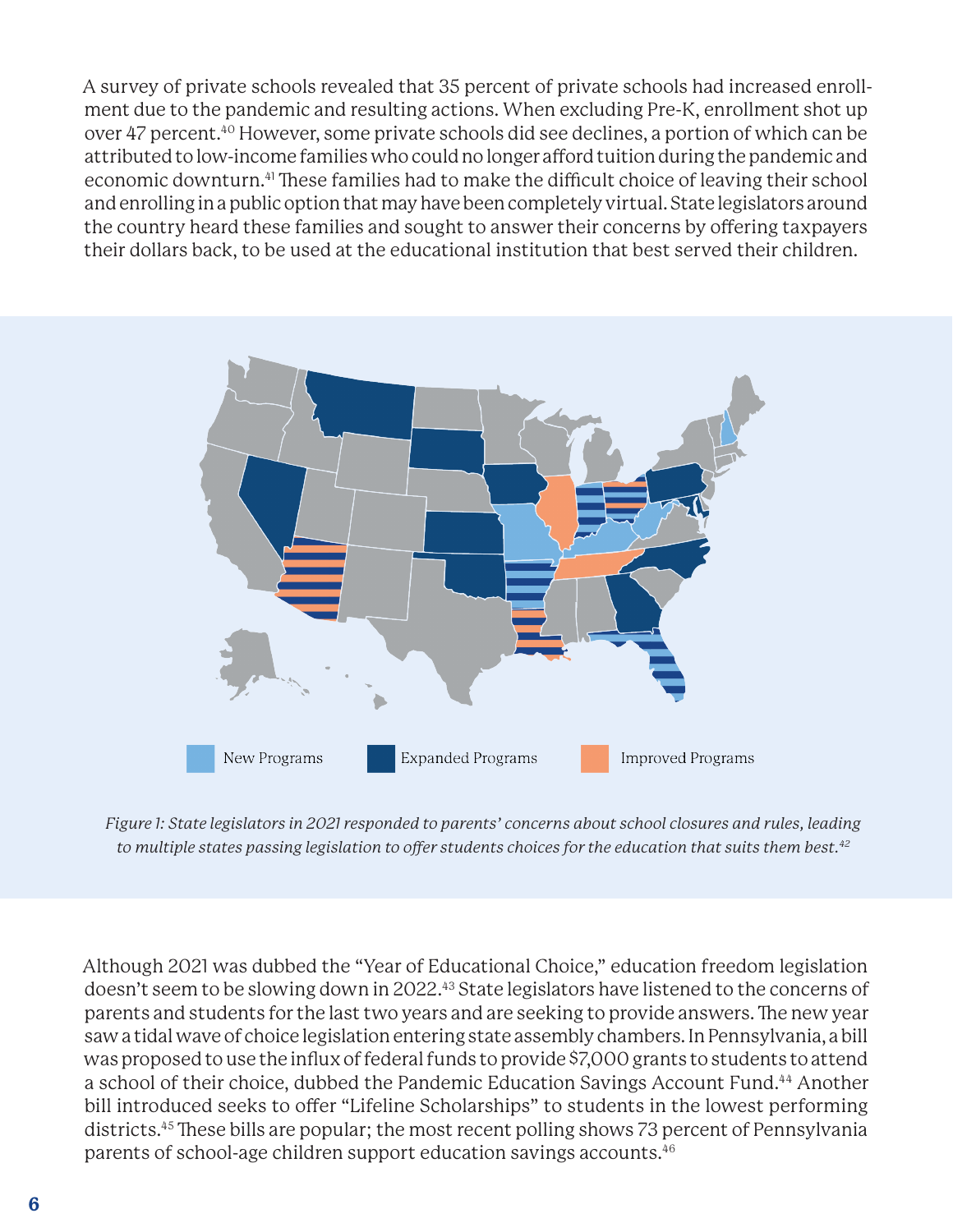The Keystone State is the tip of the iceberg for education freedom legislation. Similar bills are in play in dozens of states—including Alabama, where one legislator described it as the "ultimate" educational choice bill.<sup>47</sup> Here in Tennessee, legislation titled the MOST Act, More Opportunities for Students in Tennessee, was introduced which would provide up to \$3,000 in micro-grants for low-income K-8 students to assist in tutoring, therapy services, and other approved educational expenses.48 If last year is any indication, more states will likely introduce legislation to expand choice for students who currently have no options when their government school closes its doors or cannot meet the needs of students.

Increased educational options is not a partisan issue, and the pandemic showed increasing favor for such programs. With school closures, mandates, and ever-changing rules, the option for families to take their education dollars to a school of their choice became more enticing. Two professors from the University of California-Berkeley—hardly a bastion of conservative values—recently wrote an op-ed published in the *Wall Street Journal* calling for those on the left to understand that choice is a way to level the educational field: while more well-off families were able to pivot their children's education and send them to in-person private schools, those stuck in the public education system suffered immensely through school closures and virtual learning.<sup>49</sup> A large majority of those across the political spectrum seem to agree. A national poll recently revealed that 82 percent of self-described Democrats approve of programs that allow funding to follow the student to their school of choice.<sup>50</sup>

This response was based on mandates in some school districts that parents opposed. For parents who wished to return their children to the classroom but whose public schools allowed if only if they wore masks, school choice programs offered options. On the other end of the spectrum, for those families worried about curricula taught in public schools, the ability to take their education funds to a school more in line with their deeply held values is welcomed.<sup>51</sup>

There is still hope for these relief funds to truly help Tennessee students. The state has the opportunity to make bold initiatives in expanding educational freedom through remaining GEER funds. The most recent reporting by the U.S. Department of Education shows that the Volunteer State still has not spent 73.3 percent of the GEER funds. With the total state fund being \$91.4 million, that means the administration could direct nearly \$66.9 million toward helping students gain an education that fits their unique needs.<sup>52</sup>

The pandemic has shown that government school districts have choices to make: whether to close a school or not, whether to teach a certain curriculum or not, whether to impose certain mandates or not. However, parents have not had much of a choice in those decisions. With new educational choice programs now operating all over the country, thousands of families will now have real choices in their children's education and not be stuck with the choices made by government school leaders.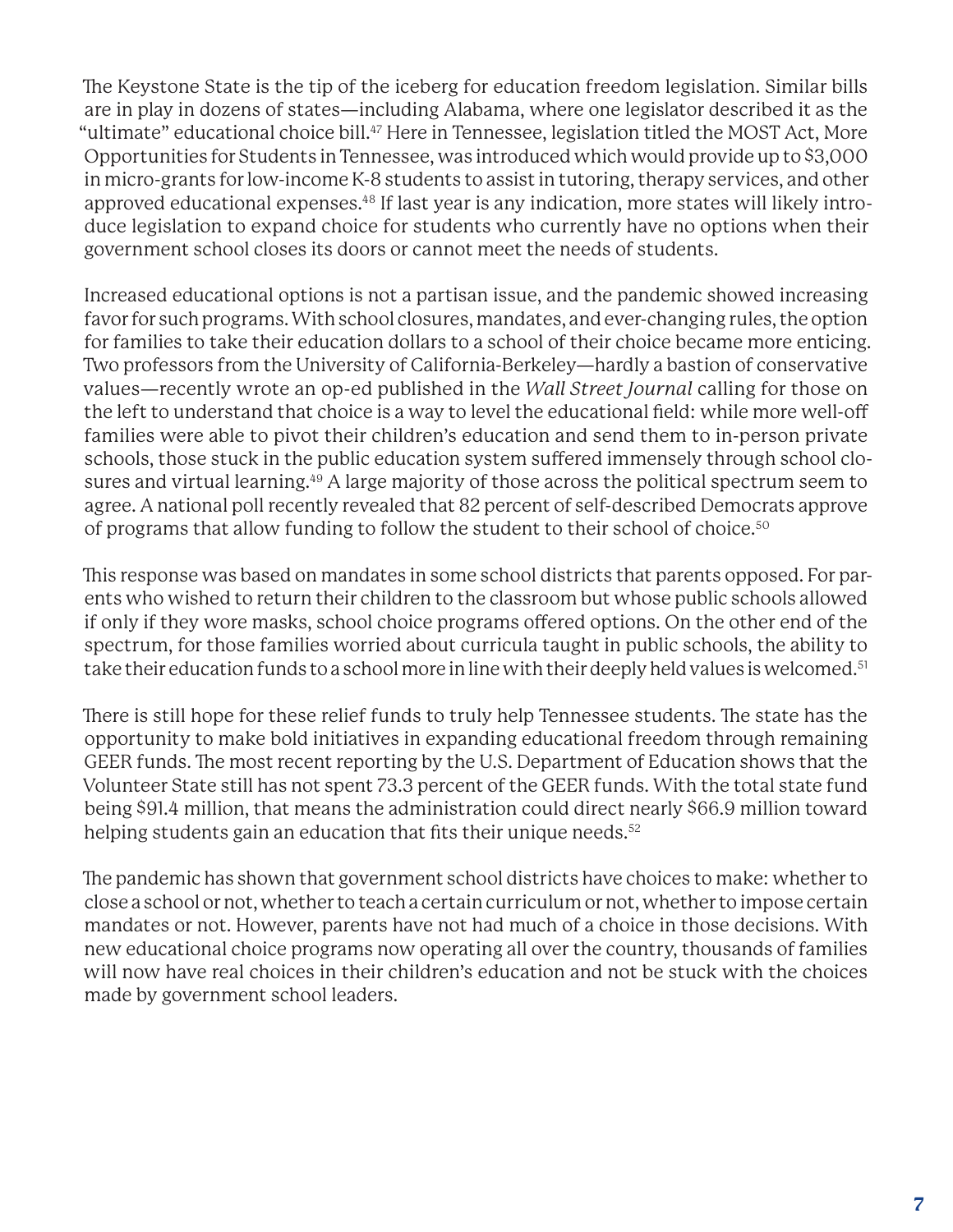## **Conclusion**

The influx of federal relief funds to the states provides never-before-seen opportunities to help students succeed and to get an education that works for their individual needs. Unfortunately, many students across the country saw their opportunities decreased despite those funds; some still don't even have the option to enter the classroom. Even in 2022, entering the third school year of the pandemic, schools are still closing their doors to students while still taking in tax dollars meant to support in-person learning.

Federal relief funds have provided little visible benefit to the majority of students, showing once again that money is not the answer to the problems in public education. While some states expanded education opportunities through new or enhanced programs, Tennessee only saw 0.1 percent of these federal funds go to expanding a public option—new charter schools. With the billions of funds for public schools that came to the state, the majority of it controlled by local school districts, Tennessee lawmakers and the public should have a vested interest in determining how their tax dollars are being spent, and demand districts listen to the people those dollars were sent to help.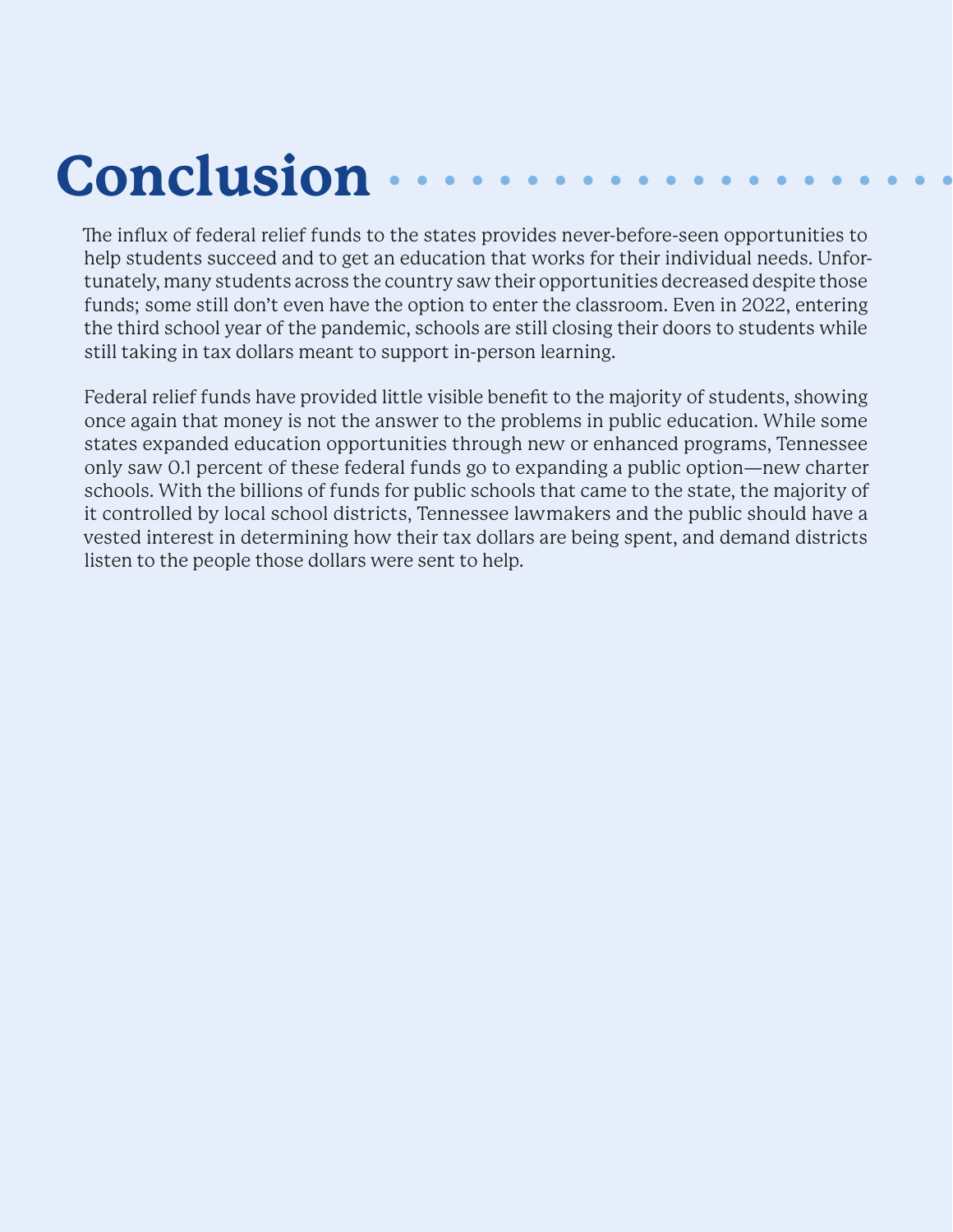#### **References**

1 Meghan McCarty Carino, "1 in 5 parents quit job or took leave to deal with remote school." Marketplace Morning Report. October 23, 2020. https://www.marketplace.org/2020/10/23/remote-school-onlinelearning-parents-quit-jobs-take-leave-of-absence/.

2 "Elementary and Secondary School Emergency Relief Fund." U.S. Department of Education. https://oese.ed.gov/offices/education-stabilization-fund/elementary-secondary-school-emergency-relief-fund; "Revenues and Expenditures for Public Elementary and Secondary Education: FY 19." National Center for Education Statistics at IES. June 2021. https://nces.ed.gov/pubs2021/2021302.pdf

3 Mark Sherman and Piper Hudspeth Blackburn, "High Court Denies Kentucky Religious School's Plea to Reopen." U.S. News. December 17, 2020. https://www.usnews.com/news/politics/articles/2020-12-17/ high-court-denies-kentucky-religious-schools-plea-to-reopen; Christine Pitawanich, "Private school sues Oregon over in-person learning restrictions." KGW-TV. October 21, 2020. https://www.kgw. com/article/news/education/private-school-sues-state-of-oregonover-in-person-learning-restrictions/; Mark Hicks, "Religious, private schools sue Michigan health official over COVID restrictions." The Detroit News. December 8, 2020. https://www.detroitnews. com/story/news/local/michigan/2020/ 12/08/religious-private-schools-sue-michigan-health-official-over-covid-restrictions/6486654002/.

4 "Governor Lee Issues Statement Regarding Statewide School Closure." Office of the Governor of Tennessee. March 16, 2020. https://www. tn.gov/governor/news/2020/3/16/governor-lee-issues-statement-regarding-statewide-school-closure.html.

5 Marta W. Aldrich, "Tennessee governor says no again as some school leaders clamor for remote learning." Chalkbeat. August 25, 2021. https://tn.chalkbeat.org/2021/8/25/22642233/tennessee-governor-says-no-remote-learning.

<sup>6</sup> Hollie Deese, "Pandemic flight lifts private enrollment." The Nashville Ledger. October 2, 2020. https://www.tnledger.com/editorial/ Article.aspx?id=134027.

7 Tanya Lewis, "Schools Can Open Safely during COVID, the Latest Evidence Shows." Scientific American. April 15, 2021. https://www. scientificamerican.com/article/schools-can-open-safely-during-covidthe-latest-evidence-shows/.

8 Jon Levine, "Powerful teachers union influenced CDC on school reopenings." New York Post. May 1, 2021. https://nypost.com/2021/05/01/ teachers-union-collaborated-with-cdc-on-school-reopening-emails/. <sup>9</sup> Ibid.

10 Corey DeAngelis and Christos Makridis, "Are School Reopening Decisions Related to Union Influence?" SSRN. September 1, 2020. https:// papers.ssrn.com/sol3/papers.cfm?abstract\_id=3684867.

11 Maura Dolan, "San Francisco, amid school renaming flap, sues school district to reopen during pandemic." Los Angeles Times. February 3, 2021. https://www.latimes.com/california/story/2021-02-03/sf-suesits-schools-to-reopen-during-coronavirus-pandemic.

<sup>13</sup> Erin Einhorn, "Covid is having a devastating impact on children - and the vaccine won't fix everything." NBC News. December 15, 2020. https://www.nbcnews.com/news/education/covid-having-devastating-impact-children-vaccine-won-t-fix-everything-n1251172.

14 Kristen A. Graham, "'We are not learning enough': In marathon meeting, Philly school board gets an earful." Philadelphia Inquirer. March 18, 2021. https://www.inquirer.com/education/philadelphia-school-district-board-reopening-20210319.html.

<sup>15</sup> Antonia Noori Farza, "School board members bash pandemic-weary parents as potheads who 'want their babysitters back." The Washington Post. February 19, 2021. https://www.washingtonpost.com/ nation/2021/02/19/oakley-union-parents-babysitters/.

16 Ibid.

<sup>17</sup> The Editors, "Terry McAuliffe's War on Parents." National Review. October 1, 2021. https://www.nationalreview.com/2021/10/terrymcauliffes-war-on-parents/.

18 Lindsey M. Burke, "Virginia Election Outcome Was About Education. Here Are 4 Actions Youngkin Should Take to Address Parents' Concerns." Heritage Foundation. November 5, 2021. https://www. heritage.org/education/commentary/virginia-election-outcome-wasabout-education-here-are-4-actions-youngkin.

19 Brad Dress, "Chicago schools closed for third-straight day amid heated negotiations." The Hill. January 7, 2022. https://thehill.com/ regulation/labor/588709-chicago-schools-closed-for-third-straightday-amid-heated-negotiations.

20 Adam Sabes, "Chicago Public Schools closed despite receiving nearly \$2.8B in federal COVID funding." Fox News Business. January 8, 2022. https://www.foxbusiness.com/politics/chicago-public-schools-closed-despite-billions-federal-covid-funding; Ibid.

21 Brad Dress, "Chicago schools closed for third-straight day amid heated negotiations." The Hill. January 7, 2022. https://thehill.com/ regulation/labor/588709-chicago-schools-closed-for-third-straightday-amid-heated-negotiations.

22 Bill Hutchinson, "Chicago public school students returning to classrooms amid COVID surge." ABC News. January 11, 2022. https://abcnews.go.com/US/chicago-public-school-students-returning-classrooms-amid-covid/story?id=82195856.

<sup>23</sup> "TDOE Receives Approval of State Spending Plan from U.S. Department of Education for Historical Federal Funding for K-12 Education." State of Tennessee. July 15, 2021. https://www.tn.gov/education/ news/2021/7/15/tdoe-receives-approval-of-state-spending-plan-fromu-s--department-of-education-for-historic-federal-funding-for-k-12 education--.html.

<sup>24</sup> Geoff Mulvihill, "Tennessee Gov. Bill Lee, other governors use federal virus aid to expand school choice." Tennessean. August 21, 2021. https://www.tennessean.com/story/news/politics/2021/08/21/ tennessee-gov-bill-lee-other-governors-use-federal-covid-aid-expandschool-choice/8217875002/.

<sup>25</sup> Ibid.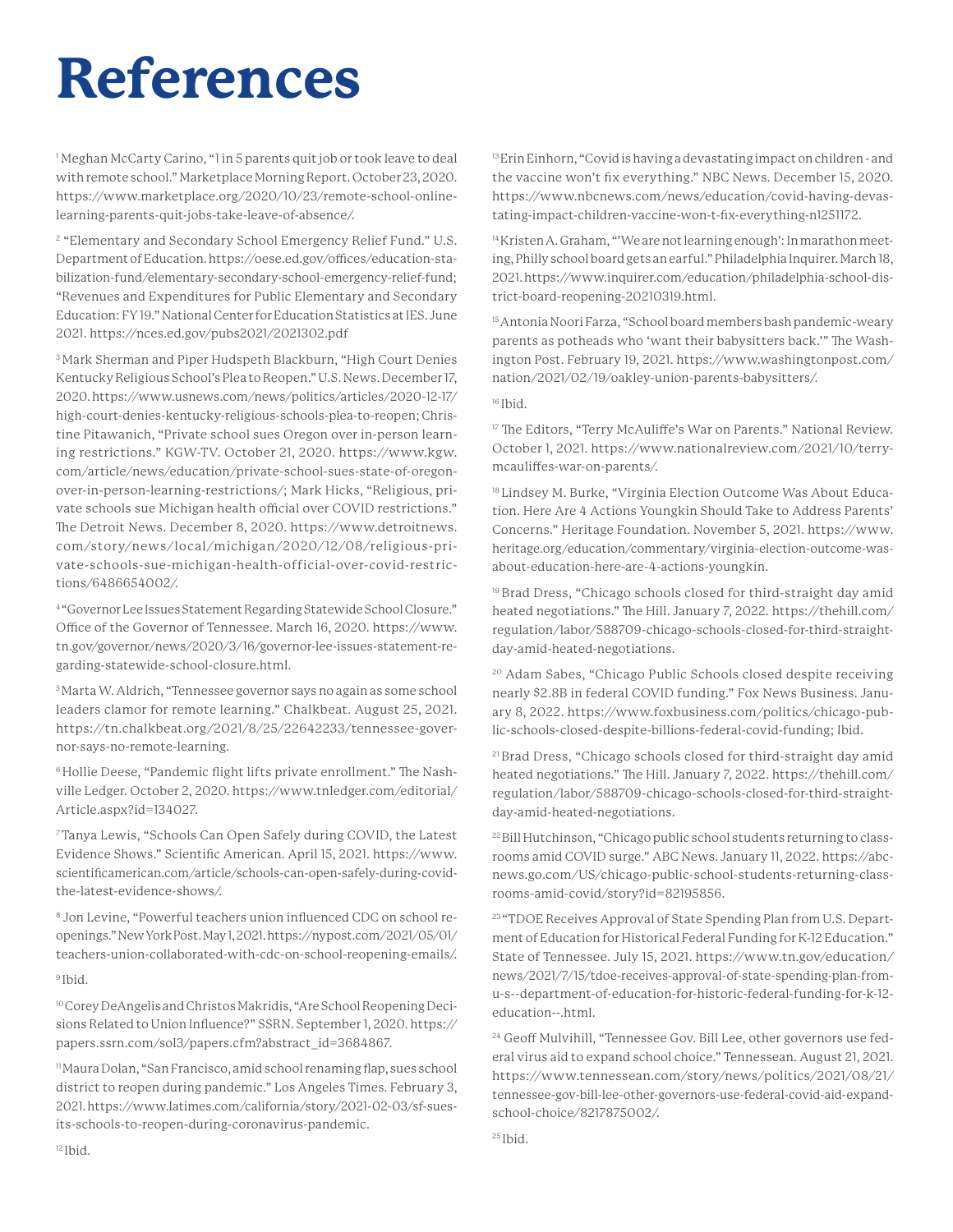26 Meghan Mangrum, "Hundred attended eight town halls across Tennessee. Here's what they said about how to fund schools." Tennessean. December 3, 2021. https://www.tennessean.com/story/news/education/2021/12/04/tennessee-education-funding-town-halls-formula-basic-education-program/8723807002/.

<sup>27</sup> Mandy Pellegrin, "A Short History of K-12 Education Funding in Tennessee." The Sycamore Institute. September 30, 2021. https://www. sycamoreinstitutetn.org/history-k12-education-funding.

28 Ron Shultis and Jason Edmonds, "A Little Less Conversation…A Lot More Spending." Beacon Center of Tennessee. https://www.beacontn. org/wp-content/uploads/2021/08/BCN\_K-12-EduBrief\_2021\_JL.pdf. August 25, 2021.

29 "Tennessee Releases 2020–21 Spring TCAP State-Level Results." Tennessee Department of Education. August 2, 2021. https://www. tn.gov/education/news/2021/8/2/tennessee-releases-2020-21-springtcap-state-level-results-.html; Malik Jackson, "Being torn between taking care of their children, and their employment | Parents upset with KCS decision to cancel schools last minute." WBIR-TV. September 27, 2021. https://www.wbir.com/article/news/education/being-tornbetween-taking-care-of-their-children-and-their-employment-parentsupset-with-kcs-decision-to-cancel-school-last-minute/.

30 Marta W. Aldrich, "How Tennessee school leaders spend billions in federal relief funds will carry huge steaks, both practically and politically." Chalkbeat. March 23, 2021. https://tn.chalkbeat. org/2021/3/23/22347554/how-tennessee-school-leaders-spend-billions-in-federal-relief-funds-will-carry-huge-political-stakes.

31 Seanna Adcox and Anna B. Mitchell, "McMaster to spend \$32M of federal COVID-19 aid on private school vouchers." Post and Courier. July 20, 2020. https://www.postandcourier.com/health/covid19/ mcmaster-to-spend-32m-of-federal-covid-19-aid-on-private-schoolvouchers/article\_ab04b1e4-ca8f-11ea-8a8e-a3712f363d9f.html.

<sup>32</sup> "Revenues and Expenditures for Public Elementary and Secondary Education, FY 2019." National Center for Education Statistics. June 2021. https://nces.ed.gov/pubs2021/2021302.pdf.

33 Heather Gale, "SC Supreme Court again says no public money for private schools." ABC 15 News. December 9, 2020. https://wpde.com/ news/local/gov-mcmasters-use-of-public-funds-for-private-schoolsstruck-down-again.

34 "Stay in School Fund." OPSAC. https://www.opsac.org/sisfund.html.

35 "Stay in School Fund Program Report." OPSAC. December 2020. https://www.opsac.org/uploads/1/1/1/3/111330333/sis\_report\_\_print. pdf.

36 Kevin Stone, "Ducey's voucher program if Arizona schools close classrooms is now open." KTAR News. January 14, 2022. https://ktar. com/story/4843447/duceys-voucher-program-if-arizona-schoolsclose-classrooms-is-now-open/.

37 "School Choice Victories." American Federation for Children. https:// www.federationforchildren.org/school-choice-victories/.

38 "New Hampshire Department of Education Publishes Fiscal Analysis of Education Freedom Accounts." New Hampshire Department of Education. January 20, 2021. https://www.education.nh.gov/news/ new-hampshire-department-education-publishes-fiscal-analysis-education-freedom-accounts.

39 Brad McElhinny, "Justice signs nation's broadest education savings accounts bill." MetroNews. March 29, 2021. https://wvmetronews. com/2021/03/29/justice-signs-nations-broadest-education-savings-accounts-bill/.

40 Neal McCluskey, "Survey: Private Schools Appear to See Rising Enrollment, This Year and Last." Cato Institute. October 28, 2021. https:// www.cato.org/blog/survey-private-schools-appear-see-rising-enrollment-year-last.

41 Darla M. Romfo, "When private schools lose funding, low-income kids lose too." The Hill. July 9, 2020. https://thehill.com/opinion/ education/506617-when-private-schools-lose-funding-low-incomekids-lose-too.

<sup>42</sup> "2021 School Choice Victories." American Federation for Children. https://www.federationforchildren.org/school-choice-victories/.

43 Jason Bedrick and Ed Tarnowski, "How Big Was the Year of Educational Choice?" Education Next. August 19, 2021. https://www.educationnext. org/how-big-was-the-year-of-educational-choice/.

44 Victor Skinner, "Proposal uses federal money to fund school choice for Pennsylvania families." Courier Express. January 13, 2022. https://www.thecourierexpress.com/proposal-uses-federal-money-to-fund-school-choice-for-pennsylvania-families/article\_1dabd264- 6a33-59da-b9f7-faf508c72e7d.html.

45 Victor Skinner, "Lawmaker proposes school choice for Pennsylvania students in poor-performing districts." Center Square. January 18, 2022. https://www.thecentersquare.com/pennsylvania/lawmaker-proposes-school-choice-for-pennsylvania-students-in-poor-performing-districts/article\_1d5a0bd8-78a2-11ec-9862-53bfcc268d6c.html.

46 "EdChoice Public Opinion Tracker - Pennsylvania." EdChoice. January 12, 2022. https://edchoice.morningconsultintelligence.com/reports/ pennsylvania.pdf.

47 "Active legislation map." Educational Freedom Institute. http://efinstitute.org/legislation-map/; Trisha Powell Crain, "Alabama lawmakers eye creation of 'ultimate' parent choice, education savings legislation." AL.com. January 31, 2022. https://www.al.com/news/2022/01/alabama-lawmakers-eye-creation-of-ultimate-parent-choice-education-savings-legislation.html.

48 "SB 2389/HB 2774." Tennessee 112th General Assembly. https:// wapp.capitol.tn.gov/apps/BillInfo/Default.aspx?BillNumber=SB2389.

49 Mark Brilliant and Steven Davidoff Solomon, "Covid Should Revive School Vouchers as a Liberal Cause." Wall Street Journal. January 3, 2022. https://www.wsj.com/articles/covid-should-revive-schoolvouchers-as-a-liberal-cause-education-equal-access-11641242963.

50 "New Poll: Democrats Support School Choice as Mask Debates Grow." American Federation for Children. August 31, 2021. https://www. federationforchildren.org/new-poll-democrats-support-school-choiceas-mask-debates-grow-august/.

51 J.D. Tuccille, "The Critical Race Theory Debate Wouldn't Matter if We Had More School Choice." Reason Foundation. June 28, 2021. https:// reason.com/2021/06/28/the-critical-race-theory-debate-wouldntmatter-if-we-had-more-school-choice/.

52 "Education Stability Fund - Tennessee." - U.S. Department of Education. January 31, 2022. https://covid-relief-data.ed.gov/profile/state/ TN. Accessed March 7, 2022.